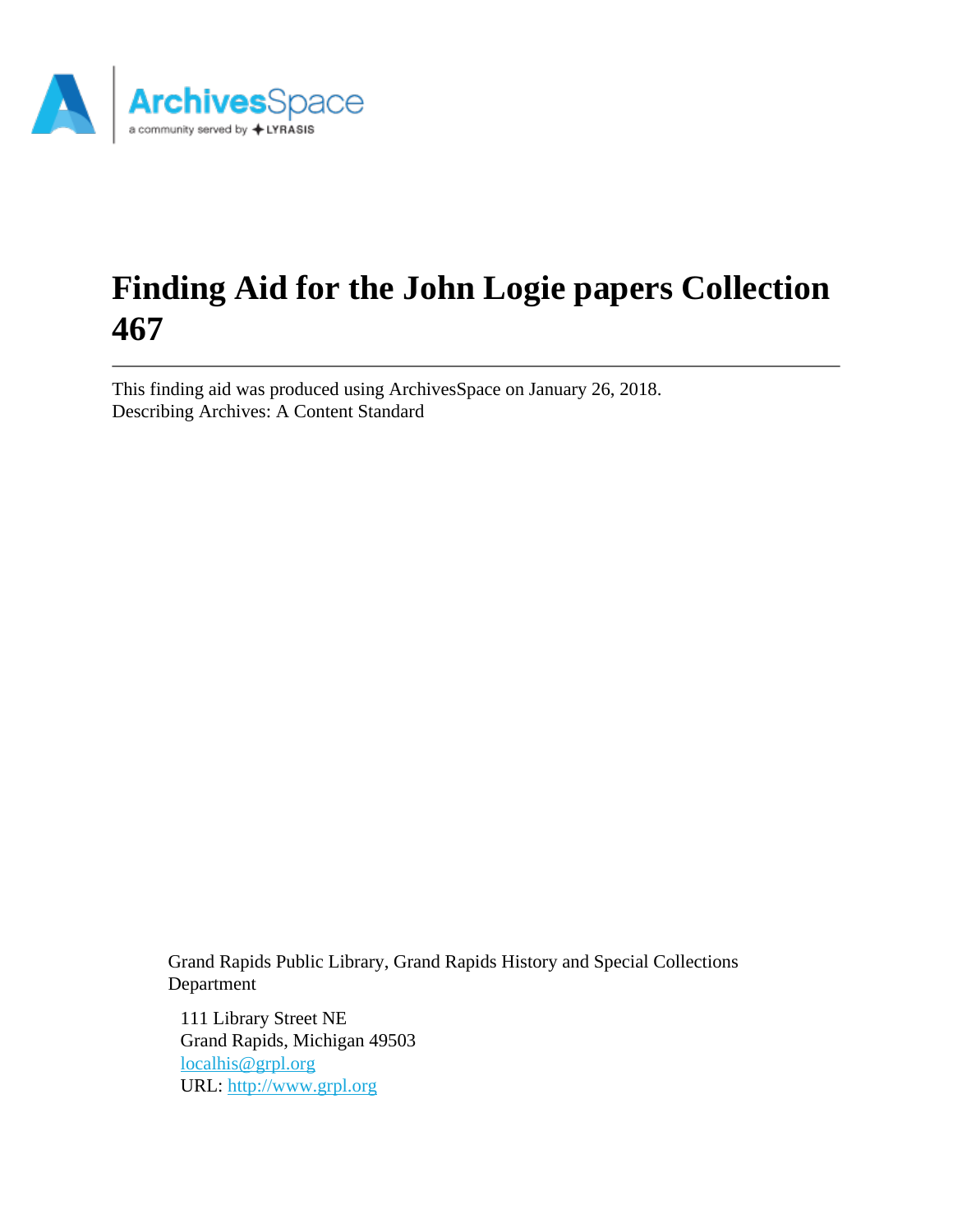# <span id="page-1-0"></span>**Table of Contents**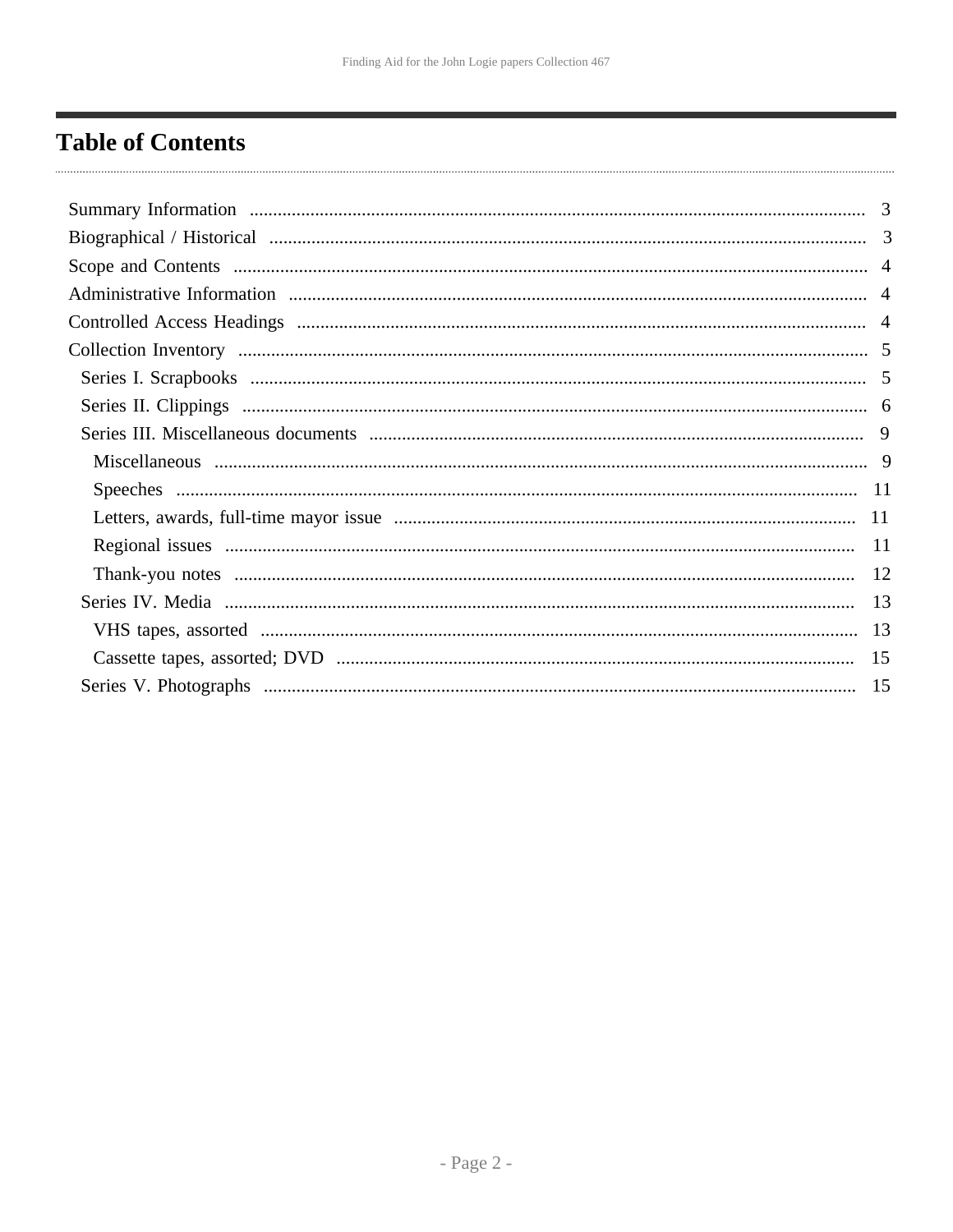### <span id="page-2-0"></span>**Summary Information**

| <b>Repository:</b>                  | Grand Rapids Public Library, Grand Rapids History and Special<br><b>Collections Department</b> |
|-------------------------------------|------------------------------------------------------------------------------------------------|
| <b>Title:</b>                       | John Logie papers                                                                              |
| ID:                                 | Collection 467                                                                                 |
| Date [inclusive]:                   | 1970-2010                                                                                      |
| <b>Physical Description:</b>        | 17 Linear Feet 25 boxes                                                                        |
| Language of the<br><b>Material:</b> | English                                                                                        |

**^** [Return to Table of Contents](#page-1-0)

# <span id="page-2-1"></span>**Biographical / Historical**

John Hoult Logie, Sr. (1939 --) was born in Ann Arbor, Michigan, to James Wallace and Elizabeth Hoult Logie. He attended Williams College (1957-1959), the University of Michigan (BA 1961), George Washington University (MS 1966), and the University of Michigan Law School (JD 1968). Mr. Logie also holds an honorary Doctor of Public Service from Ferris State University (2004). He was, at one point, the city of Grand Rapids' longest-serving mayor.

Mr. Logie also served five years in the United States Navy, first in the Pacific Destroyer Fleet, and later as an instructor at the Naval Academy (1964-1966). Mr. Logie is listed in Who's Who in America, Who's Who in American Law, and The Best Lawyers in America.

An attorney by training, Mr. Logie practiced for 37 years at the Grand Rapids law firm of Warner, Norcross & Judd. There, he was the first chairman of its Health Law Practice Group, and a trial expert in condemnation and probate litigation.

Mr. Logie was first elected mayor of Grand Rapids in 1991, and was reelected in 1995 and 1999. Under his leadership, the city focused on economic development, revitalization of the downtown, and neighborhood associations. Mr. Logie was involved with the passage of three pieces of legislation in Lansing. He also established and acted as chair of the Urban Core Mayors group in southern Michigan.

In 1964, Mr. Logie married Susan G. Duerr of Charlevoix, Michigan, and together they raised three children: John Hoult Logie, Jr., Susannah, and Margaret. The Logies were long-time advocates of historic preservation, and Mr. Logie assisted in writing the local enabling legislation (PA 169 of 1970) for the State of Michigan, better known as the Local Historic Districts Act.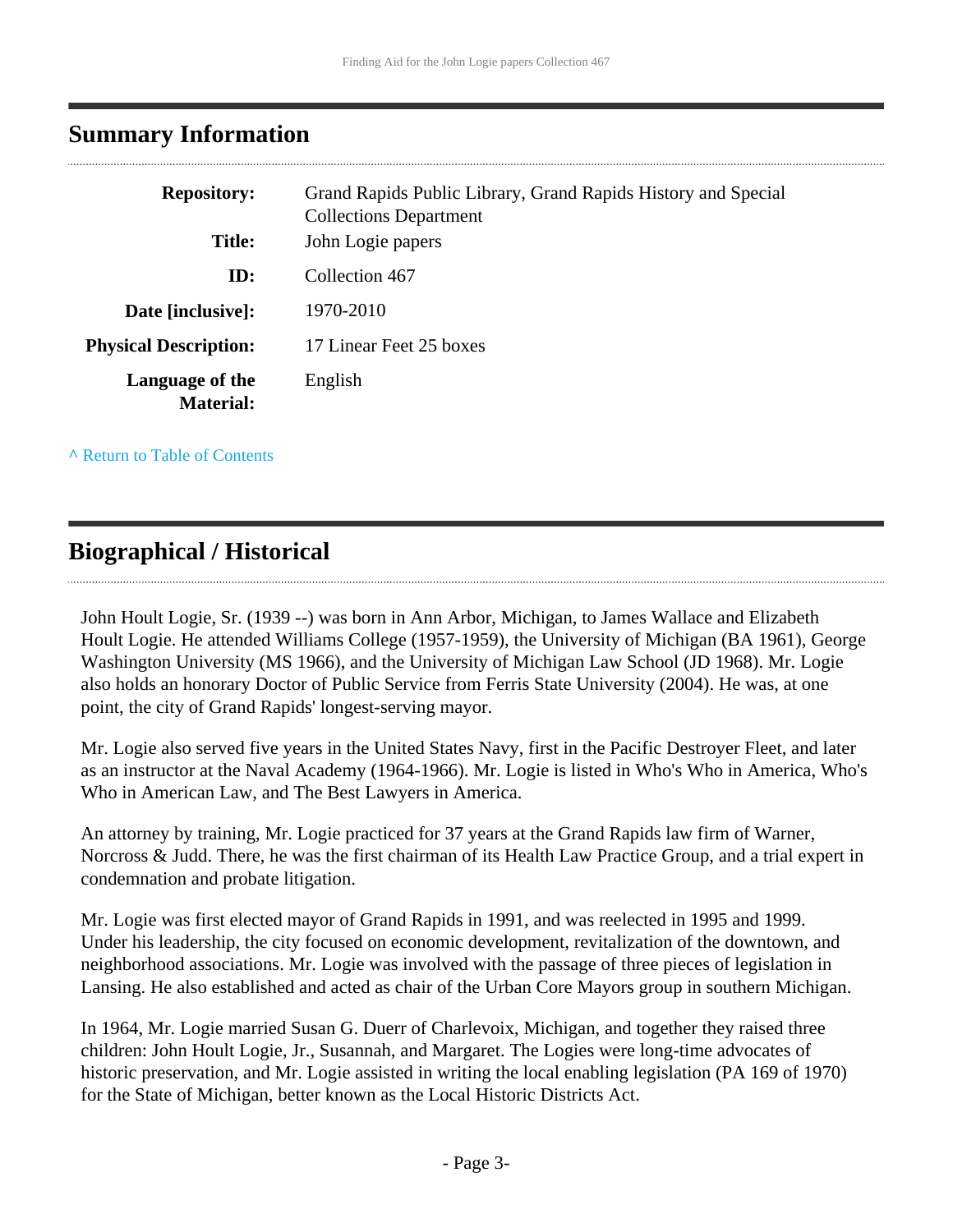# <span id="page-3-0"></span>**Scope and Contents**

The collection mainly documents John Logie's time as mayor of the City of Grand Rapids. It contains scrapbooks and clippings the mayor kept during his tenure, as well as some clippings from pre-mayoral and post-mayoral days. Included with the collection are a number of photographs depicting galas, events, and election parties, as well as a few historic photographs of family members.

It is worth looking through the scrapbooks for important city events (like the opening of DeVos Place, or the Van Andel Institute), as there might be clippings or promotional materials in scrapbooks or folders.

**^** [Return to Table of Contents](#page-1-0)

# <span id="page-3-1"></span>**Administrative Information**

#### **Publication Statement**

Grand Rapids Public Library, Grand Rapids History and Special Collections Department

111 Library Street NE Grand Rapids, Michigan 49503 [localhis@grpl.org](mailto:localhis@grpl.org) URL:<http://www.grpl.org>

**^** [Return to Table of Contents](#page-1-0)

# <span id="page-3-2"></span>**Controlled Access Headings**

- Mayors -- Michigan -- Grand Rapids
- Grand Rapids (Mich.) -- History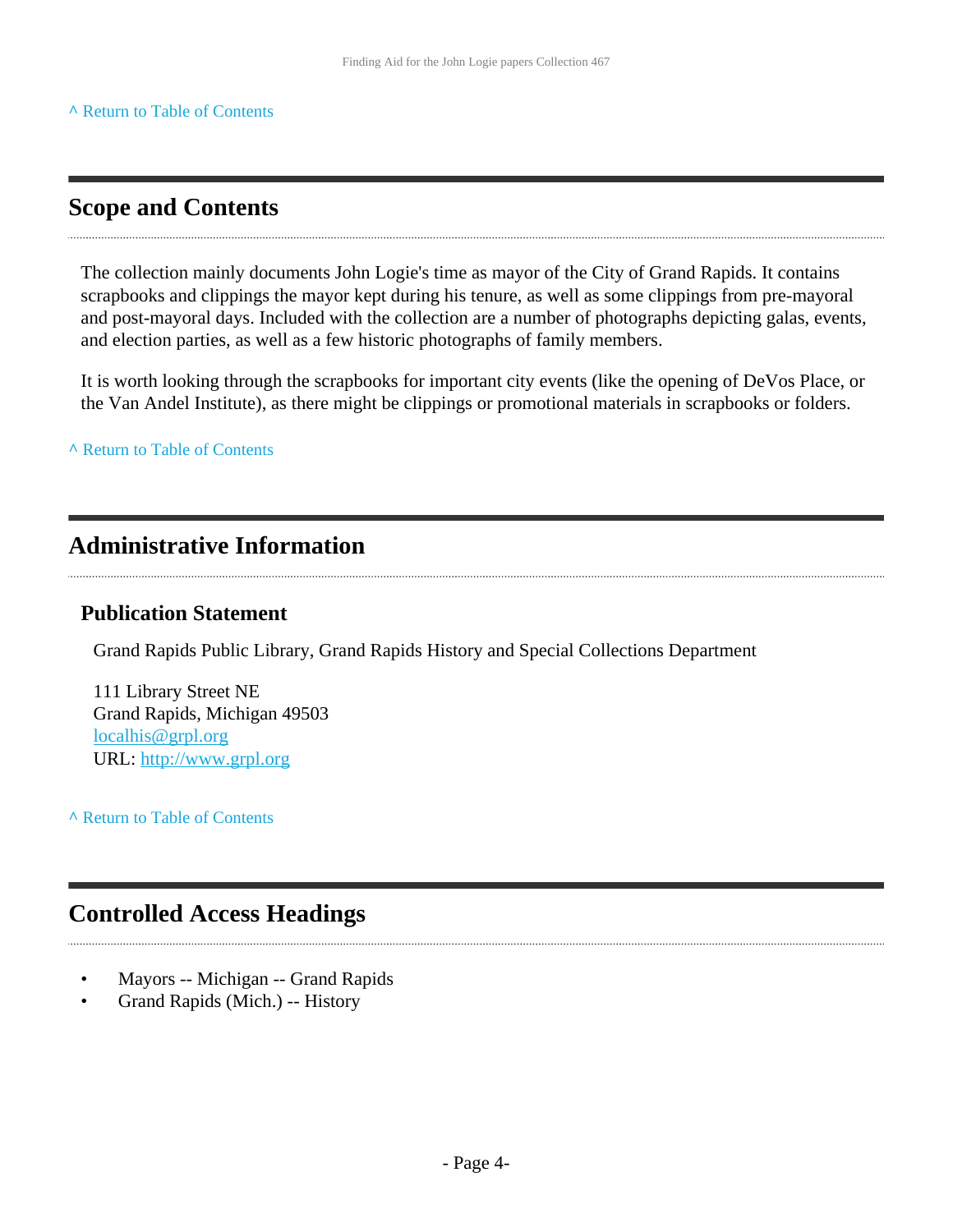### <span id="page-4-0"></span>**Collection Inventory**

### <span id="page-4-1"></span>**Series I. Scrapbooks, 1991-2002**

Date [inclusive]: 1991-2002

Controlled Access Headings:

• Mayors -- Michigan -- Grand Rapids

| <b>Title/Description</b>         | <b>Instances</b> |           |
|----------------------------------|------------------|-----------|
| Mayoral campaign, 1991           | Box 1            | object    |
| Date [inclusive]: 1991           |                  | scrapbook |
| Mayor, 1991--1992                | Box 1            | object    |
| Date [inclusive]: 1991--1992     |                  | scrapbook |
| Mayor, 1992--1993                | Box 1            | object    |
| Date [inclusive]: 1992--1993     |                  | scrapbook |
| Mayor, 1993, vol I               | Box 1            | object    |
| Date [inclusive]: 1993, vol I    |                  | scrapbook |
| Mayor, 1993, vol. II             | Box 2            | object    |
| Date [inclusive]: 1993, vol. II  |                  | scrapbook |
| Mayor, 1994, vol. I              | Box 2            | object    |
| Date [inclusive]: 1994, vol. I   |                  | scrapbook |
| Mayor, 1994, vol. II             | Box 2            | object    |
| Date [inclusive]: 1994, vol. II  |                  | scrapbook |
| Mayor, 1994, vol. III            | Box 2            | object    |
| Date [inclusive]: 1994, vol. III |                  | scrapbook |
| Mayor, 1995, vol. I              | $Box$ 3          | object    |
| Date [inclusive]: 1995, vol. I   |                  | scrapbook |
| Mayor, 1995, vol. II             | Box 3            | object    |
| Date [inclusive]: 1995, vol. II  |                  | scrapbook |
| Mayor, 1995, vol. III            | Box 3            | object    |
| Date [inclusive]: 1995, vol. III |                  | scrapbook |
| Mayor, 1995--1996                | Box 4            | object    |
| Date [inclusive]: 1995--1996     |                  | scrapbook |
| Mayor, 1996, vol. II             | Box 4            | object    |
|                                  |                  | scrapbook |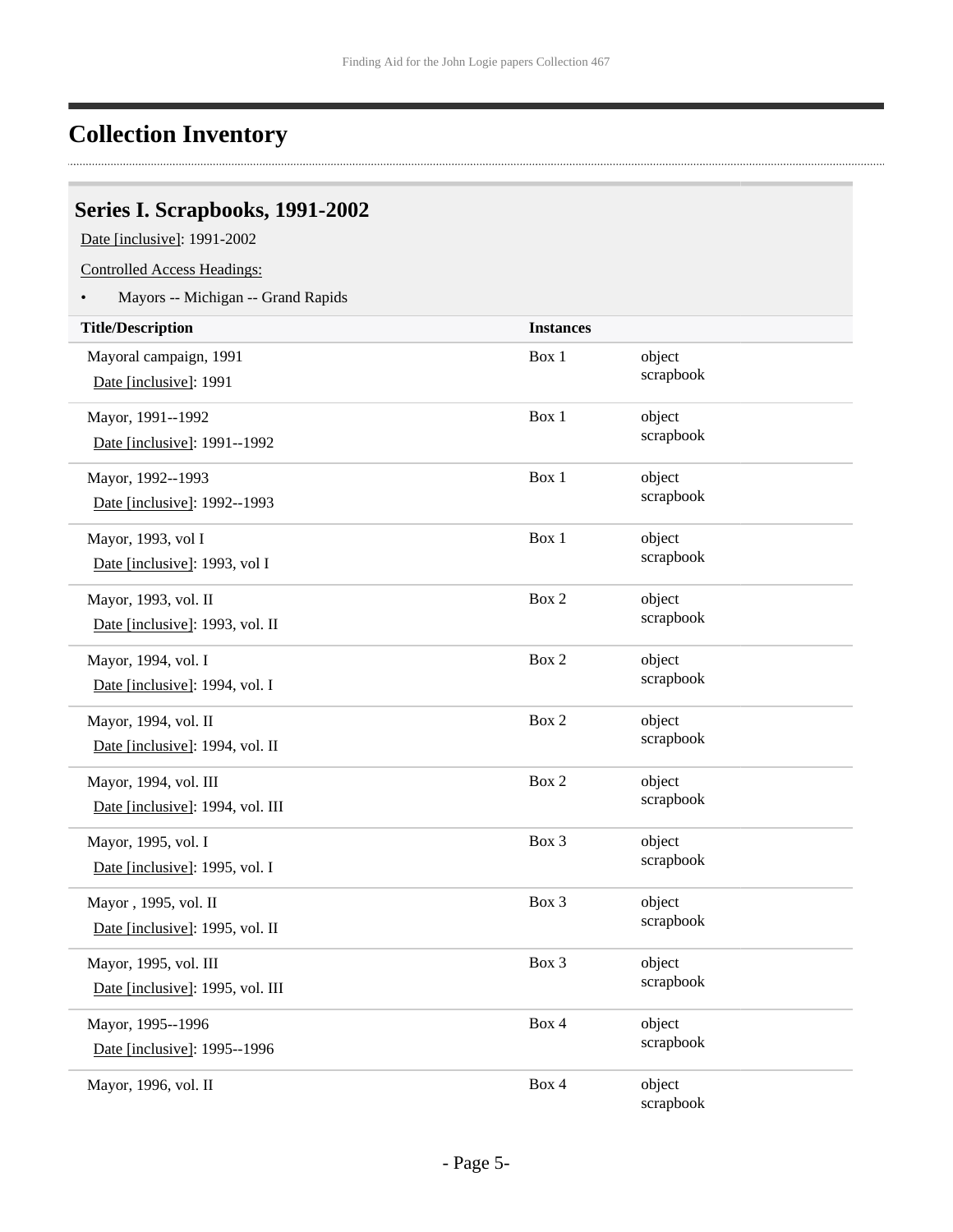Date [inclusive]: 1996, vol. II

| Mayor, 1996--1997<br>Date [inclusive]: 1996--1997                     | Box 4 | object<br>scrapbook |
|-----------------------------------------------------------------------|-------|---------------------|
| Mayor, 1997, vol. II<br>Date [inclusive]: 1997, vol. II               | Box 5 | object<br>scrapbook |
| Mayor, 1997, vol. III<br>Date [inclusive]: 1997, vol. III             | Box 5 | object<br>scrapbook |
| Mayor, 1997--1998<br>Date [inclusive]: 1997--1998                     | Box 5 | object<br>scrapbook |
| Mayor, 1998, vol. II<br>Date [inclusive]: 1998, vol. II               | Box 6 | object<br>scrapbook |
| Mayor, 1998, vol. III<br>Date [inclusive]: 1998, vol. III             | Box 6 | object<br>scrapbook |
| Mayor, 1998--1999<br>Date [inclusive]: 1998--1999                     | Box 6 | object<br>scrapbook |
| Mayor, 1999, vol. II<br>Date [inclusive]: 1999, vol. II               | Box 7 | object<br>scrapbook |
| Mayor, 1999. vol. III<br>Date [inclusive]: 1999. vol. III             | Box 7 | object<br>scrapbook |
| Mayor, 1999--2000<br>Date [inclusive]: 1999--2000                     | Box 7 | object<br>scrapbook |
| Mayor, 2000, vol. 2<br>Date [inclusive]: 2000, vol. 2                 | Box 8 | object<br>scrapbook |
| Mayor, Oct. 2000--Mar. 2001<br>Date [inclusive]: Oct. 2000--Mar. 2001 | Box 8 | object<br>scrapbook |

**^** [Return to Table of Contents](#page-1-0)

# <span id="page-5-0"></span>**Series II. Clippings, 1970s-2012**

Date [inclusive]: 1970s-2012

| <b>Title/Description</b>        | <b>Instances</b> |          |
|---------------------------------|------------------|----------|
| Clippings, 1970s--1980s         | Box 9            | Folder 1 |
| Date [inclusive]: $1970s-1980s$ |                  |          |
| Clippings, 1991--1994           | Box 9            | Folder 2 |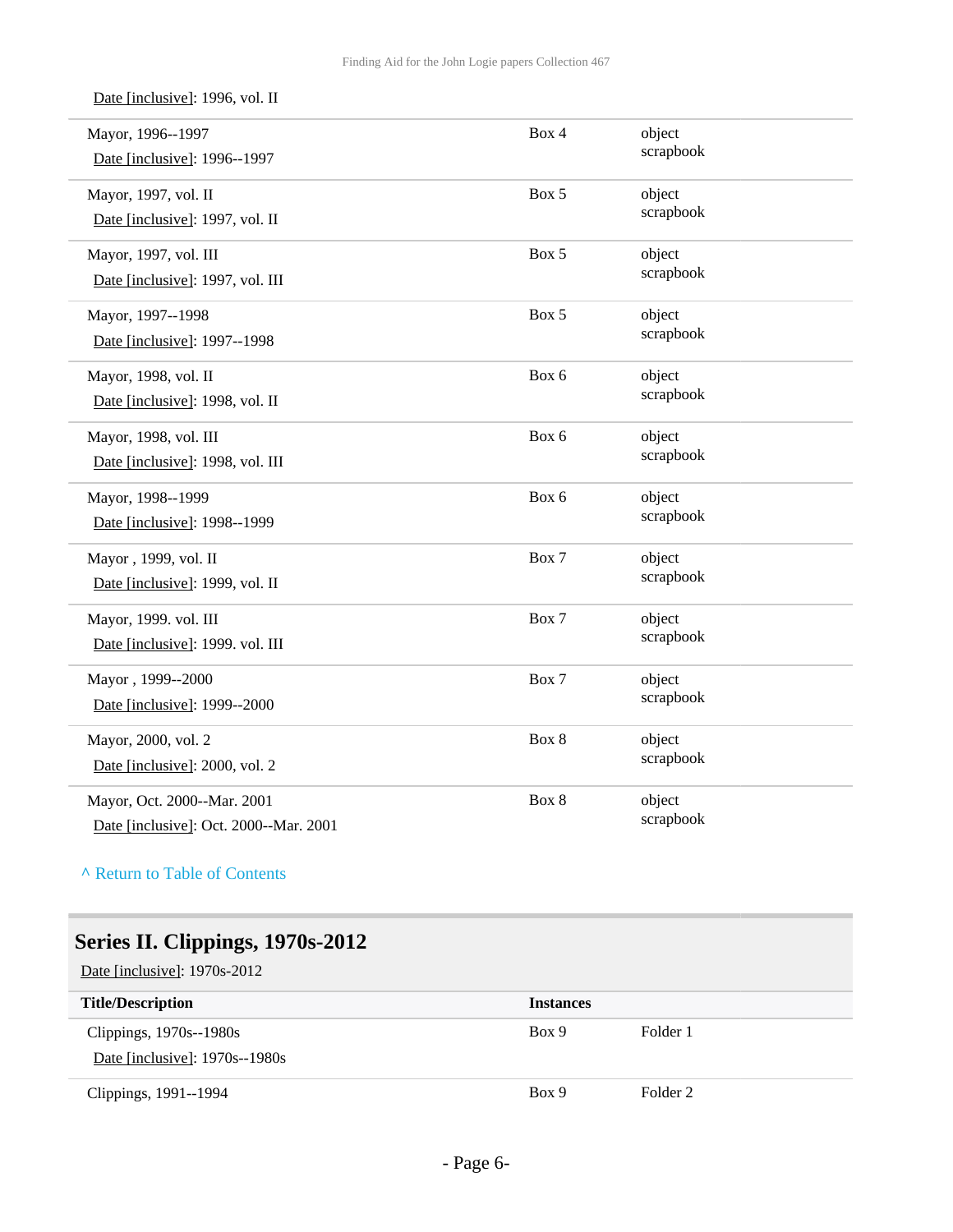Date [inclusive]: 1991--1994

| Clippings, 1995<br>Date [inclusive]: 1995                             | Box 9         | Folder <sub>3</sub> |
|-----------------------------------------------------------------------|---------------|---------------------|
| Clippings, 1996--2000<br>Date [inclusive]: 1996--2000                 | Box 9         | Folder 4            |
| Clippings, 2001<br>Date [inclusive]: 2001                             | Box 9         | Folder 5            |
| Clippings, 2001: September 11<br>Date [inclusive]: 2001: September 11 | Box 9         | Folder 6            |
| Clippings, 2002<br>Date [inclusive]: 2002                             | Box 9         | folder 7            |
| Clippings, February 2001<br>Date [inclusive]: February 2001           | Box 10        | Folder 1            |
| Clippings, March 2001<br>Date [inclusive]: March 2001                 | <b>Box 10</b> | Folder <sub>2</sub> |
| Clippings, April 2001<br>Date [inclusive]: April 2001                 | <b>Box 10</b> | Folder <sub>3</sub> |
| Clippings, June 2001<br>Date [inclusive]: June 2001                   | Box 10        | Folder 4            |
| Clippings, August 2001<br>Date [inclusive]: August 2001               | <b>Box 10</b> | Folder 5            |
| Clippings, September 2001<br>Date [inclusive]: September 2001         | Box 10        | Folder 6            |
| Clippings, October 2001<br>Date [inclusive]: October 2001             | Box 10        | Folder <sub>7</sub> |
| Clippings, November 2001<br>Date [inclusive]: November 2001           | <b>Box 10</b> | Folder 8            |
| Clippings, December 2001<br>Date [inclusive]: December 2001           | <b>Box 10</b> | Folder 9            |
| Clippings, January 2002<br>Date [inclusive]: January 2002             | Box 11        | Folder 1            |
| Clippings, February 2002<br>Date [inclusive]: February 2002           | Box 11        | Folder <sub>2</sub> |
| Clippings, March 2002                                                 | Box 11        | Folder 3            |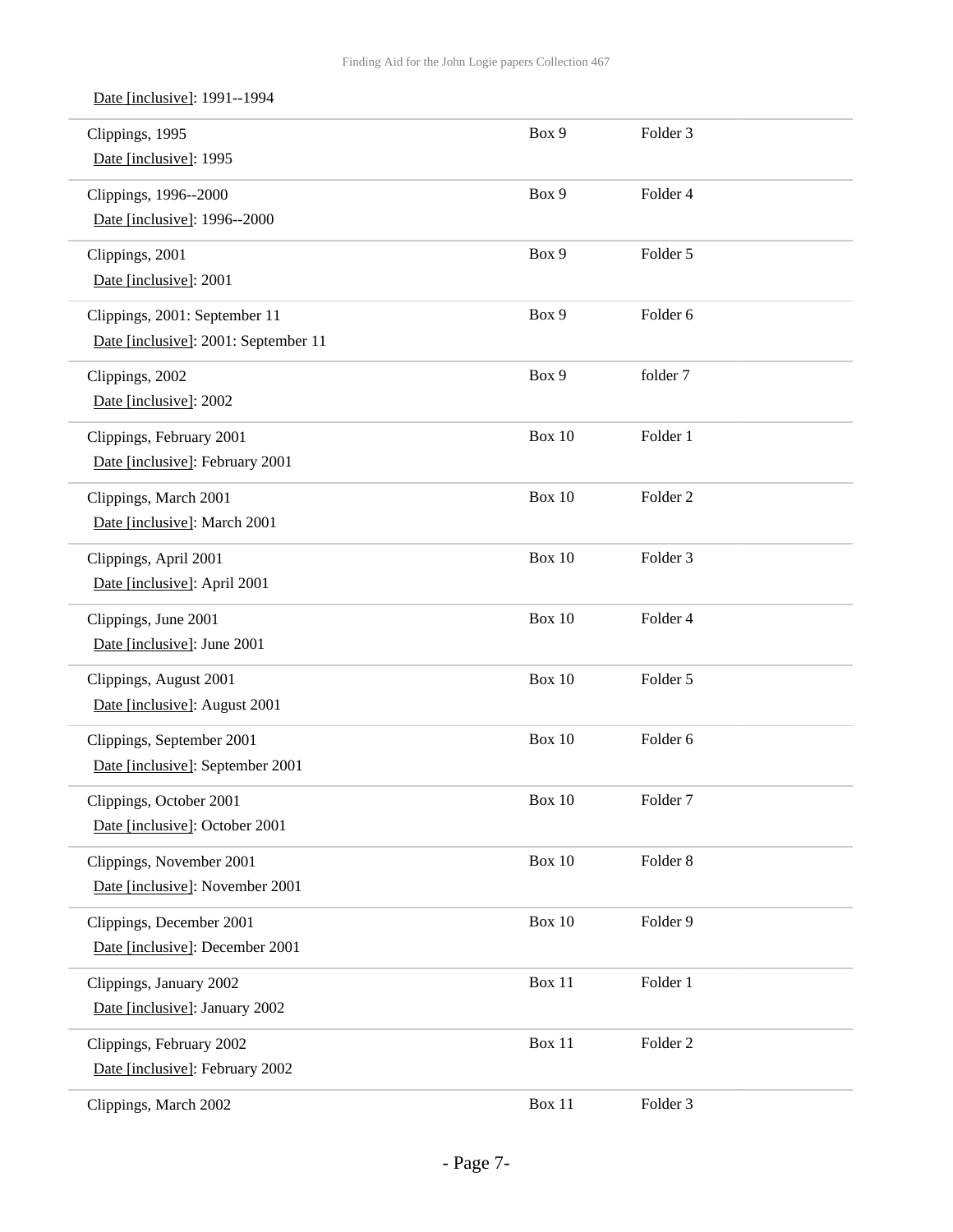| Date [inclusive]: March 2002                                  |               |                     |
|---------------------------------------------------------------|---------------|---------------------|
| Clippings, April 2002<br>Date [inclusive]: April 2002         | <b>Box 11</b> | Folder 4            |
| Clippings, May 2002<br>Date [inclusive]: May 2002             | Box 11        | Folder 5            |
| Clippings, June 2002<br>Date [inclusive]: June 2002           | Box 11        | Folder 6            |
| Clippings, July 2002<br>Date [inclusive]: July 2002           | Box 11        | Folder <sub>7</sub> |
| Clippings, August 2002<br>Date [inclusive]: August 2002       | <b>Box 11</b> | Folder <sub>8</sub> |
| Clippings, September 2002<br>Date [inclusive]: September 2002 | Box 11        | Folder 9            |
| Clippings, October 2002<br>Date [inclusive]: October 2002     | Box 11        | Folder 10           |
| Clippings, November 2002<br>Date [inclusive]: November 2002   | <b>Box 11</b> | Folder 11           |
| Clippings, December 2002<br>Date [inclusive]: December 2002   | <b>Box 11</b> | Folder 12           |
| Clippings, January 2003<br>Date [inclusive]: January 2003     | Box 12        | Folder 1            |
| Clippings, February 2003<br>Date [inclusive]: February 2003   | <b>Box 12</b> | Folder <sub>2</sub> |
| Clippings, March 2003<br>Date [inclusive]: March 2003         | <b>Box 12</b> | Folder 3            |
| Clippings, April 2003<br>Date [inclusive]: April 2003         | <b>Box 12</b> | Folder 4            |
| Clippings, May 2003<br>Date [inclusive]: May 2003             | <b>Box 12</b> | Folder 5            |
| Clippings, June 2003<br>Date [inclusive]: June 2003           | <b>Box 12</b> | Folder 6            |
| Clippings, July 2003<br>Date [inclusive]: July 2003           | <b>Box 12</b> | Folder <sub>7</sub> |
| Clippings, August 2003                                        | <b>Box 12</b> | Folder 8            |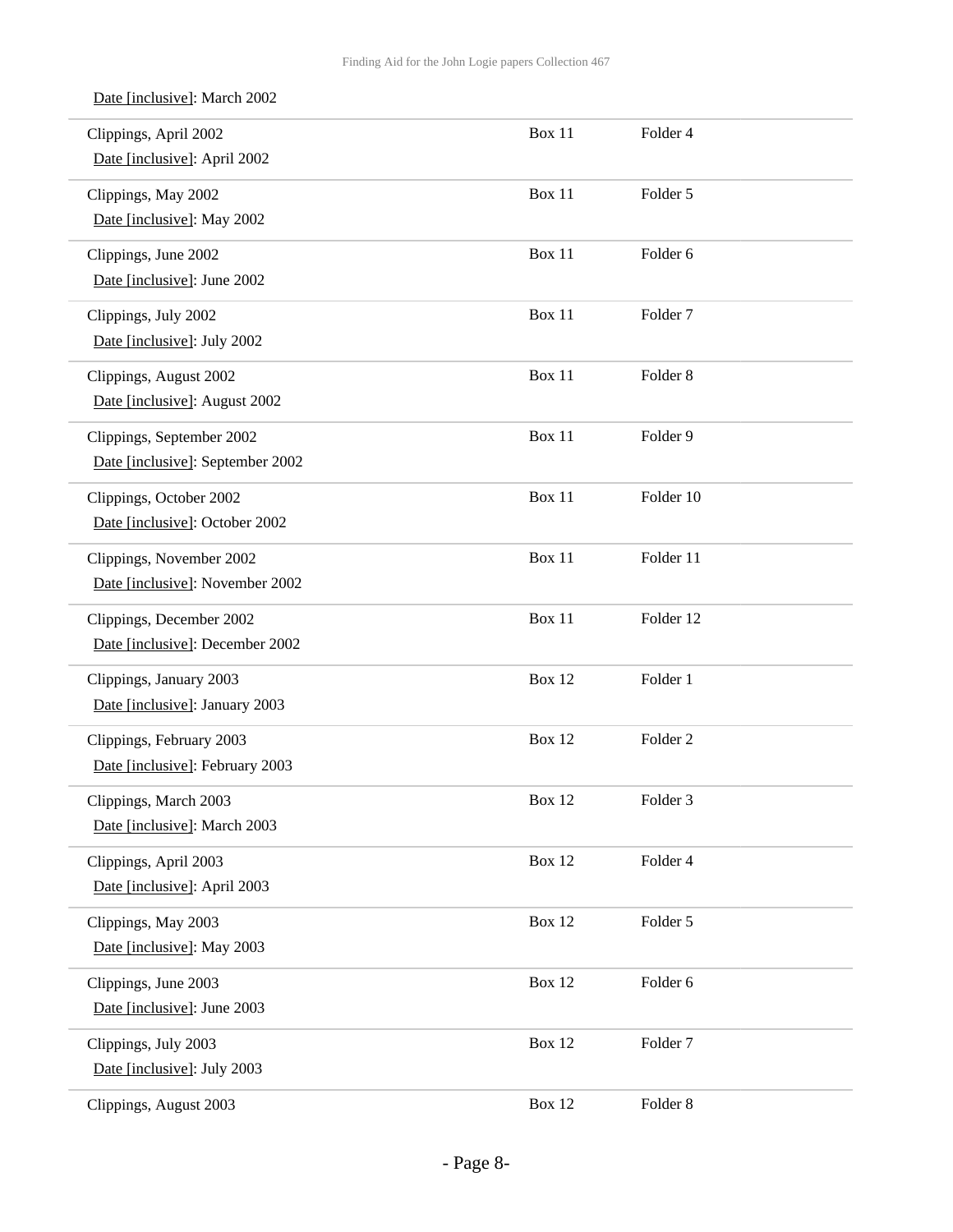| Date [inclusive]: August 2003           |               |                     |  |
|-----------------------------------------|---------------|---------------------|--|
| Clippings, September 2003               | <b>Box 13</b> | Folder 1            |  |
| Date [inclusive]: September 2003        |               |                     |  |
| Clippings, October 2003                 | <b>Box 13</b> | Folder <sub>2</sub> |  |
| Date [inclusive]: October 2003          |               |                     |  |
| Clippings, November 2003                | <b>Box 13</b> | Folder <sub>3</sub> |  |
| Date [inclusive]: November 2003         |               |                     |  |
| Clippings, December 2003                | <b>Box 13</b> | Folder 4            |  |
| Date [inclusive]: December 2003         |               |                     |  |
| Clippings, December 2003                | <b>Box 13</b> | Folder <sub>5</sub> |  |
| Date [inclusive]: December 2003         |               |                     |  |
| Clippings, March-May 2004               | <b>Box 14</b> | Folder 1            |  |
| Date [inclusive]: March-May 2004        |               |                     |  |
| Clippings, June-September 2004          | <b>Box 14</b> | Folder <sub>2</sub> |  |
| Date [inclusive]: June-September 2004   |               |                     |  |
| Clippings, October-December 2004        | <b>Box 14</b> | Folder <sub>3</sub> |  |
| Date [inclusive]: October-December 2004 |               |                     |  |
| Clippings, 2005                         | <b>Box 14</b> | Folder 4            |  |
| Date [inclusive]: 2005                  |               |                     |  |
| Clippings, 2006                         | <b>Box 14</b> | Folder 5            |  |
| Date [inclusive]: 2006                  |               |                     |  |
| Clippings, 2007--2012                   | <b>Box 14</b> | Folder 6            |  |
| Date [inclusive]: 2007--2012            |               |                     |  |
| Clippings, undated                      | <b>Box 14</b> | Folder <sub>7</sub> |  |
| Date [inclusive]: undated               |               |                     |  |

**^** [Return to Table of Contents](#page-1-0)

### <span id="page-8-0"></span>**Series III. Miscellaneous documents**

#### <span id="page-8-1"></span>**Miscellaneous**

| <b>Title/Description</b>                      | <b>Instances</b> |          |
|-----------------------------------------------|------------------|----------|
| Curriculum vitae, Who's Who, alumni biography | <b>Box 15</b>    | Folder 1 |
| Leadership GR, Leadership West Michigan       | <b>Box 15</b>    | Folder 2 |
| Letters, invitations to speak                 | <b>Box 15</b>    | Folder 3 |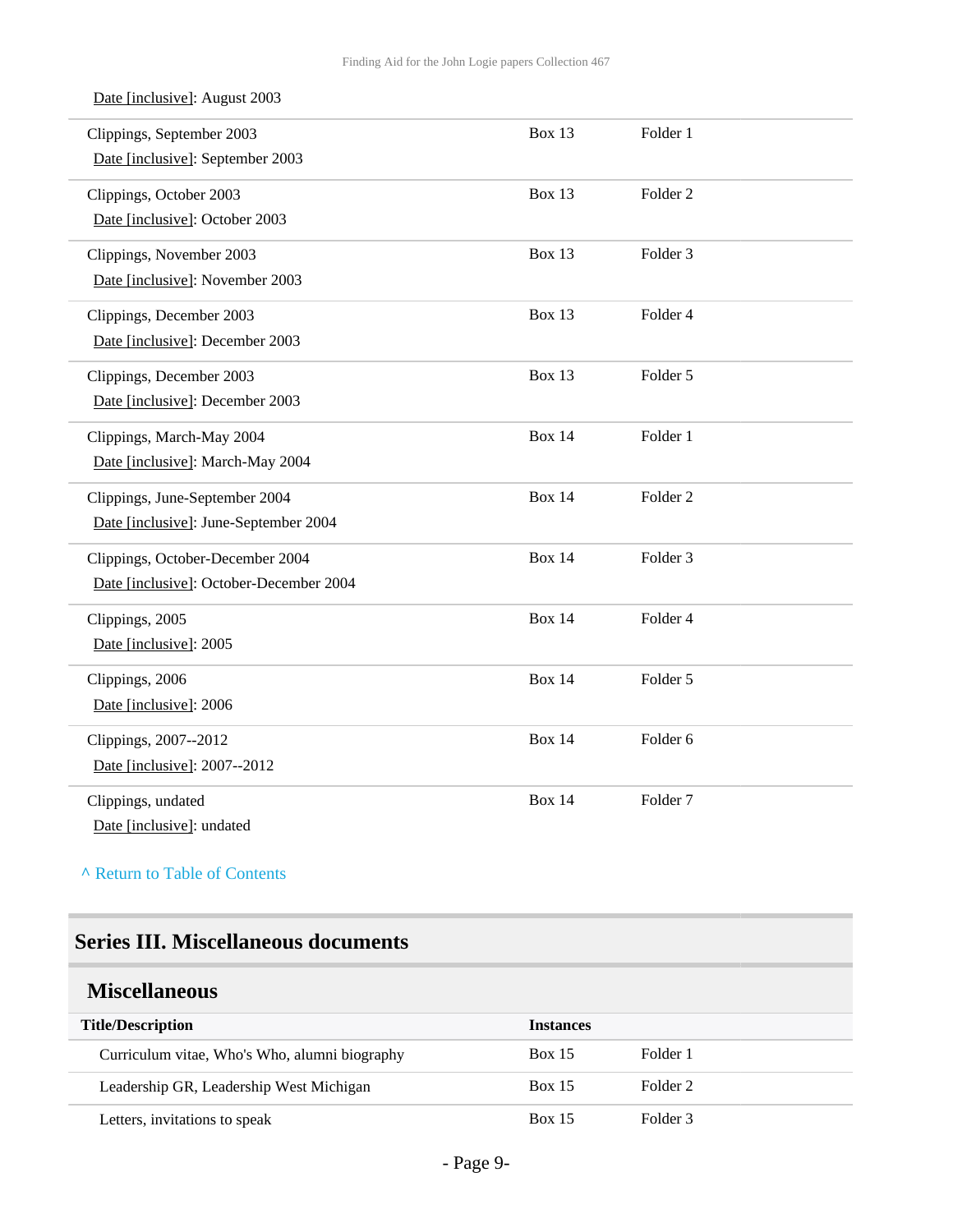| Gerald R. Ford biography                                                                                     | Box 15        | Folder 4            |
|--------------------------------------------------------------------------------------------------------------|---------------|---------------------|
| Michigan Legal Milestone: Gerald R. Ford, 2004<br>Date: 2004                                                 | Box 15        | Folder 5            |
| Michigan's Defining Moment: The Center for Michigan, 2008<br>Date: 2008                                      | <b>Box 15</b> | Folder 6            |
| Misc. information on campaigning                                                                             | <b>Box 15</b> | Folder <sub>7</sub> |
| Logie campaign letters, etc., 1995<br>Date [inclusive]: 1995                                                 | Box 15        | Folder <sub>8</sub> |
| Mayor's Task Force on Drug Policy Reform final report, March<br>1998<br>Date: March 1998                     | <b>Box 15</b> | Folder 9            |
| Consulting services agreement, 2009<br>Date: 2009                                                            | Box 15        | Folder 10           |
| ALI-ABA seminar, eminent domain litigation, January 2001<br>Date: January 2001                               | Box 15        | Folder 11           |
| Economic development materials/articles                                                                      | Box 15        | Folder 12           |
| Michigan Judicial Selection Task Force, April 2012<br>Date: April 2012                                       | Box 15        | Folder 13           |
| <b>Sister Cities information</b>                                                                             | Box 15        | Folder 14           |
| Misc. publications, 1999--2000<br>Date [inclusive]: 1999--2000                                               | Box 15        | Folder 15           |
| Misc. history, historical information                                                                        | Box 15        | Folder 16           |
| Misc. papers, unrelated                                                                                      | Box 15        | Folder 17           |
| Photo, Logie's papers donation day at Grand Rapids Public<br>Library, April 13, 2017<br>Date: April 13, 2017 | <b>Box 20</b> | Folder 1            |
| Grand Rapids ward and precincts map, 1999<br>Date: 1999                                                      | <b>Box 20</b> | Folder <sub>2</sub> |
| Thank-you letters to Mayor Logie from school children                                                        | <b>Box 20</b> | Folder 3            |
| Letters to Mayor Logie from Buchanan School pupils                                                           | <b>Box 20</b> | Folder 4            |
| Illustration, Grand Rapids, by James Conner, 2002<br>Date: 2002                                              | <b>Box 21</b> | Folder 1            |
| Grand Rapids Press news clippings, 1991, 1999<br>Date: 1991, 1999                                            | Box 21        | Folder <sub>2</sub> |

Preview publication, Van Andel Institute, May 2000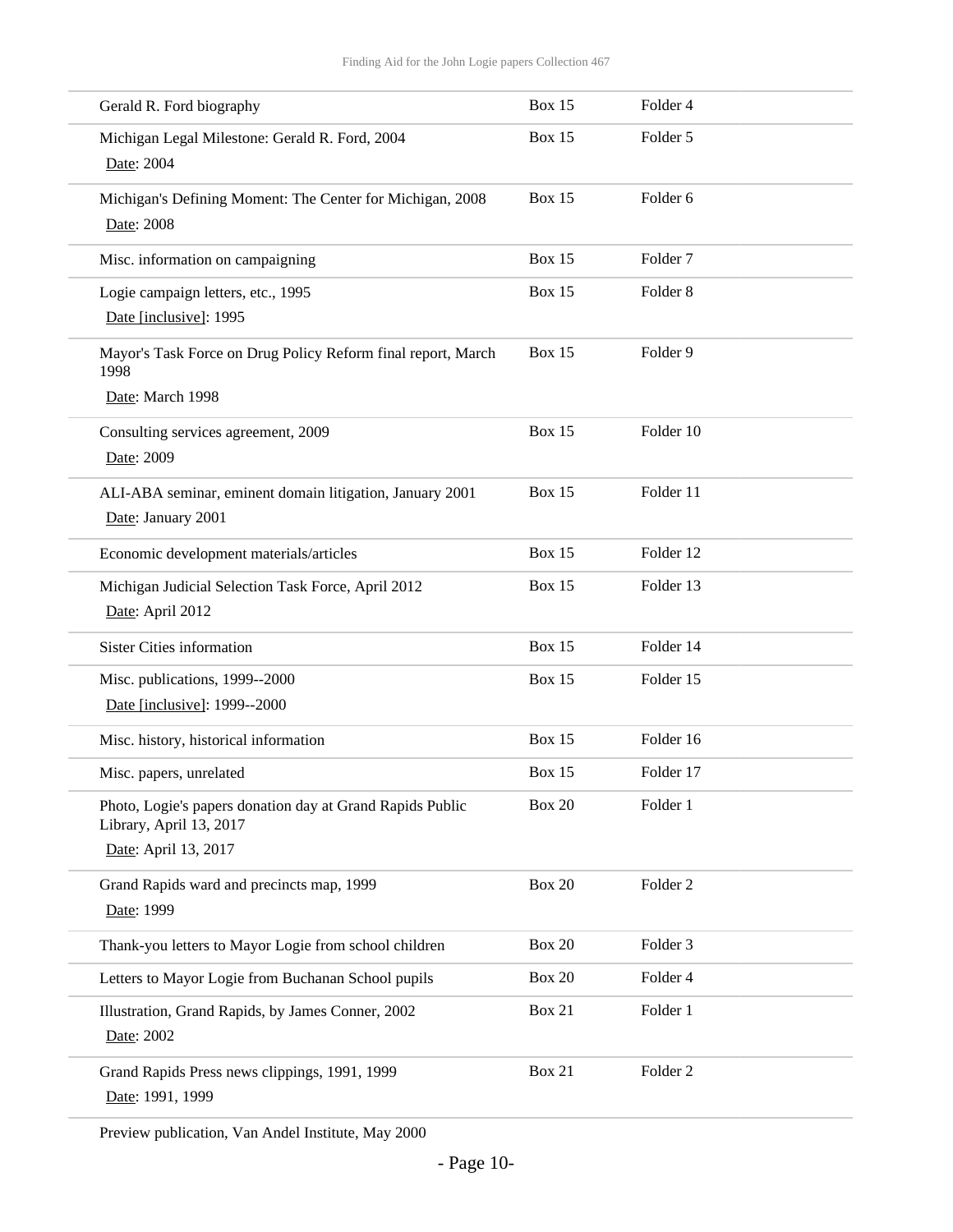| <b>Date:</b> May 2000                                               | <b>Box 21</b> | Folder 3 |  |
|---------------------------------------------------------------------|---------------|----------|--|
| Metropolis magazine, feat. Maya Lin, March 2002<br>Date: March 2002 | <b>Box 21</b> | Folder 4 |  |

## <span id="page-10-0"></span>**Speeches**

| д.                                                   |                  |                     |
|------------------------------------------------------|------------------|---------------------|
| <b>Title/Description</b>                             | <b>Instances</b> |                     |
| State of the City addresses                          | Box 16           | Folder 1            |
| Speeches, undated                                    | Box $16$         | Folder 2            |
| Speeches, 1990s                                      | Box 16           | Folder 3            |
| Date [inclusive]: 1990s                              |                  |                     |
| Speeches, 2000s                                      | Box $16$         | Folder 4            |
| Date [inclusive]: 2000s                              |                  |                     |
| Speeches, material from others                       | Box $16$         | Folder 5            |
| Speech/materials, "Grand Rapids in 2030", April 2010 | Box 16           | Folder 6            |
| Date: April 2010                                     |                  |                     |
| Materials and quotes for speeches, misc.             | Box $16$         | Folder <sub>7</sub> |

# <span id="page-10-1"></span>**Letters, awards, full-time mayor issue**

| <b>Title/Description</b>           | <b>Instances</b> |                     |
|------------------------------------|------------------|---------------------|
| Congratulatory letters, 1991       | <b>Box 17</b>    | Folder 1            |
| Date [inclusive]: 1991             |                  |                     |
| Congratulatory letters, 1991       | Box $17$         | Folder <sub>2</sub> |
| Date [inclusive]: 1991             |                  |                     |
| Congratulatory letters, 1991       | <b>Box 17</b>    | Folder 3            |
| Date [inclusive]: 1991             |                  |                     |
| Congratulatory letters, 1991--1992 | <b>Box 17</b>    | Folder 4            |
| Date [inclusive]: 1991--1992       |                  |                     |
| Misc. election materials           | <b>Box 17</b>    | Folder 5            |
| Full-time mayor issue, 2002        | <b>Box 17</b>    | Folder <sub>6</sub> |
| Date [inclusive]: 2002             |                  |                     |
| Full-time mayor issue, 2002        | <b>Box 17</b>    | Folder <sub>7</sub> |
| Date [inclusive]: 2002             |                  |                     |
| Awards to John Logie               | <b>Box 17</b>    | Folder <sub>8</sub> |

# <span id="page-10-2"></span>**Regional issues**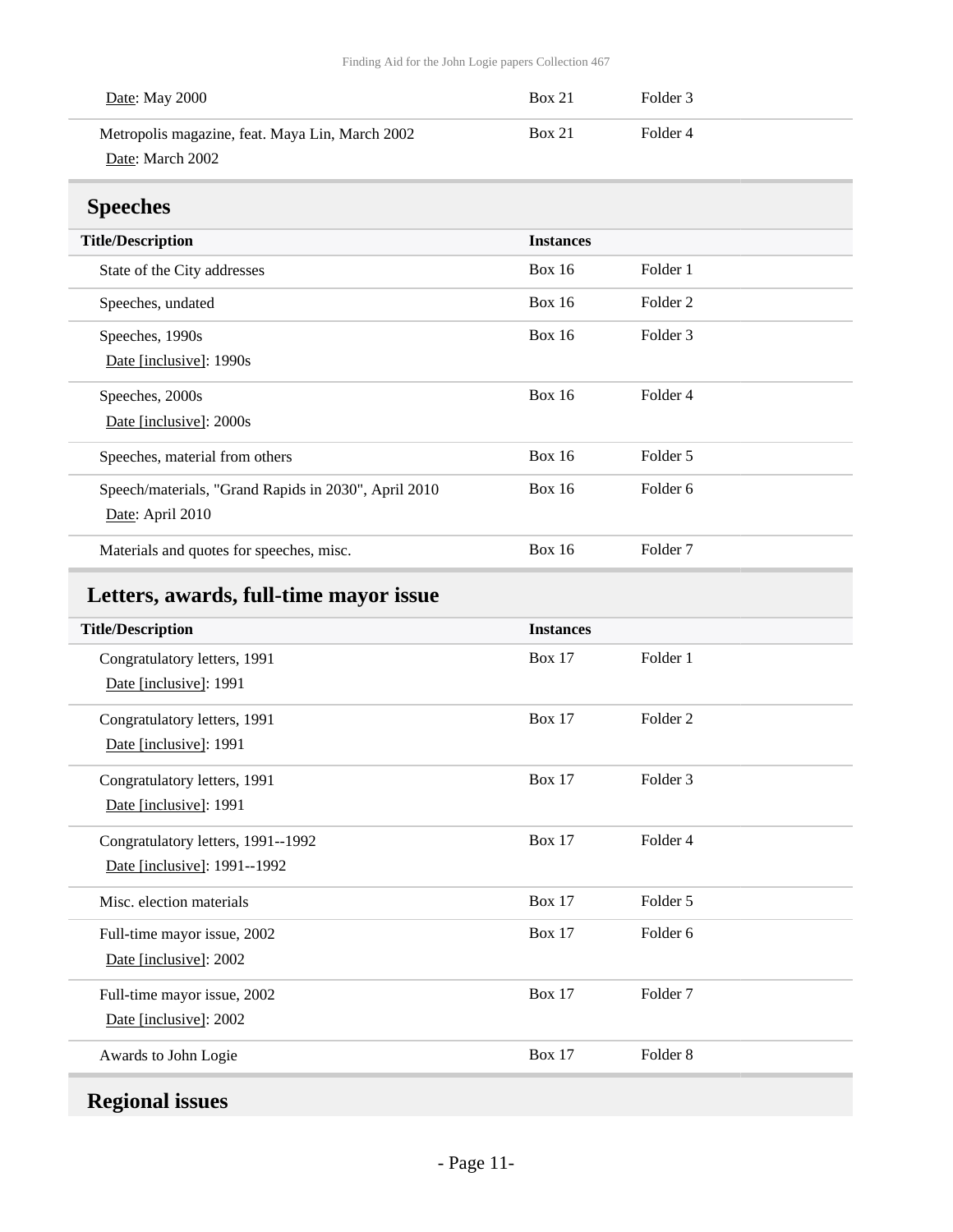<span id="page-11-0"></span>

| <b>Title/Description</b>                                                        | <b>Instances</b> |                     |  |  |
|---------------------------------------------------------------------------------|------------------|---------------------|--|--|
| Misc. documents                                                                 | <b>Box 18</b>    | Folder 1            |  |  |
| Sprawl, revenue sharing, etc.                                                   | <b>Box 18</b>    | Folder <sub>2</sub> |  |  |
| Sprawl, revenue sharing, etc.                                                   | <b>Box 18</b>    | Folder <sub>3</sub> |  |  |
| Sprawl, revenue sharing, etc.                                                   | <b>Box 18</b>    | Folder 4            |  |  |
| Intergovernmental collaboration, 1998<br>Date: 1998                             | <b>Box 18</b>    | Folder 5            |  |  |
| Citizens Research Council, 2009<br>Date: 2009                                   | <b>Box 18</b>    | Folder <sub>6</sub> |  |  |
| <b>Thank-you notes</b>                                                          |                  |                     |  |  |
| <b>Title/Description</b>                                                        | <b>Instances</b> |                     |  |  |
| Thank-yous, 1995<br>Date [inclusive]: 1995                                      | <b>Box 19</b>    | Folder 1            |  |  |
| Kids' Christmas cards to Mayor Logie                                            | <b>Box 19</b>    | Folder <sub>2</sub> |  |  |
| Immanuel St. James' kids' valentines to Mayor Logie                             | <b>Box 19</b>    | Folder 3            |  |  |
| St. Alphonsus kids' thank-yous to Mayor Logie                                   | <b>Box 19</b>    | Folder 4            |  |  |
| Creston Christian School 3rd-grade valentines to Mayor Logie                    | <b>Box 19</b>    | Folder 5            |  |  |
| Lakeside Elementary kids' thank-yous to Mayor Logie                             | <b>Box 19</b>    | Folder 6            |  |  |
| Dwelling Place thank-yous to Mayor Logie, November 2001<br>Date: November 2001  | <b>Box 19</b>    | Folder <sub>7</sub> |  |  |
| Southeast Academic Center 6th-grade thank-yous to Mayor<br>Logie, November 2001 | <b>Box 19</b>    | Folder <sub>8</sub> |  |  |
| Date: November 2001                                                             |                  |                     |  |  |
| Southeast Academic Center thank-yous to Mayor Logie,<br>November 2002           | <b>Box 19</b>    | Folder 9            |  |  |
| Date: November 2002                                                             |                  |                     |  |  |
| Kids' thank-yous to Mayor Logie, 2002?<br>Date: 2002?                           | <b>Box 19</b>    | Folder 10           |  |  |
| SWCC kids' thank-you/photo to Mayor Logie, March 2003<br>Date: March 2003       | <b>Box 19</b>    | Folder 11           |  |  |
| Harrison Park kids' thank-yous to Mayor Logie, March 2003<br>Date: March 2003   | <b>Box 19</b>    | Folder 12           |  |  |
| Kids' thank-yous to Mayor Logie, December 2003                                  | <b>Box 19</b>    | Folder 13           |  |  |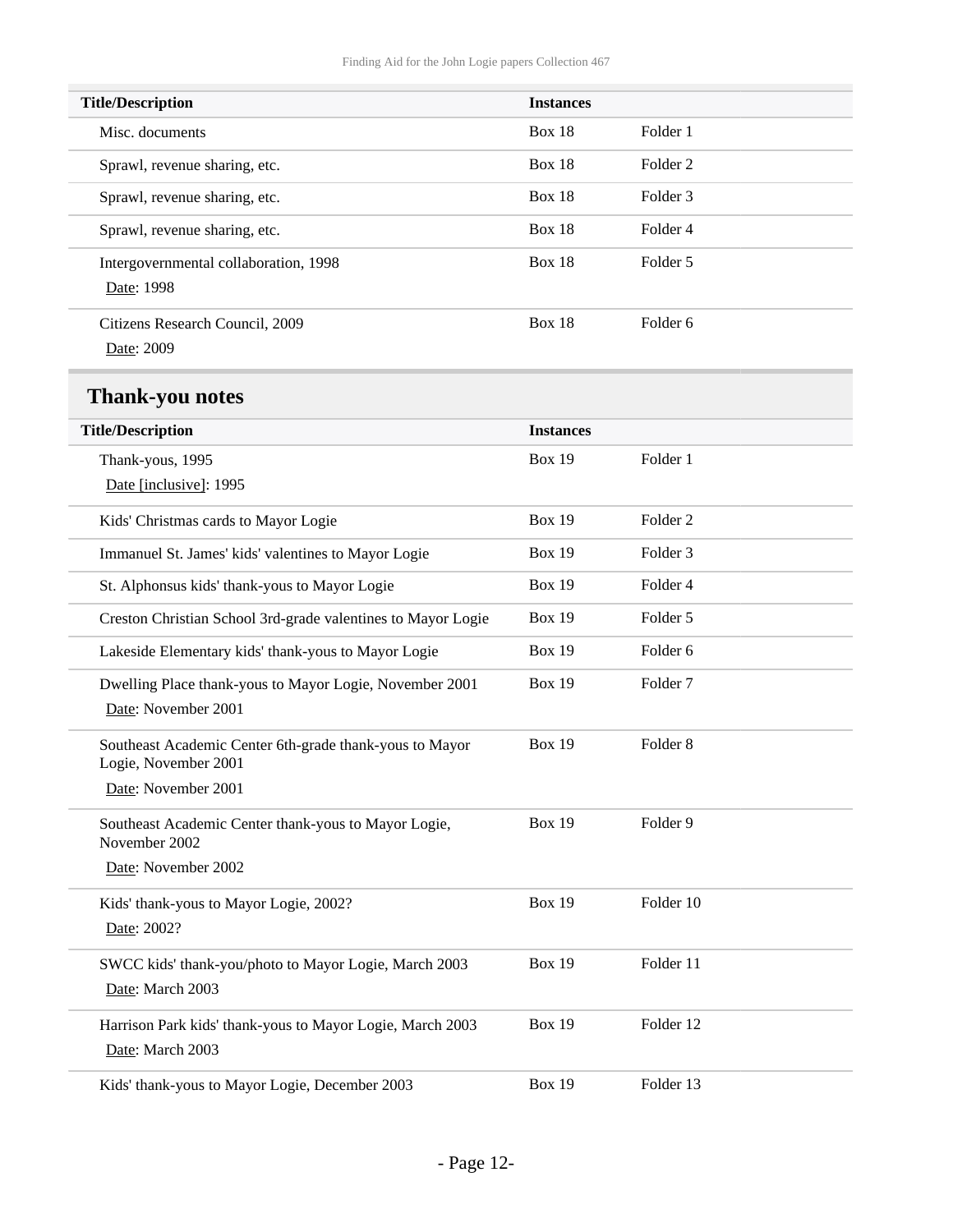Date: December 2003

Misc. kids' thank-yous to Mayor Logie Box 19 Folder 14

**^** [Return to Table of Contents](#page-1-0)

### <span id="page-12-0"></span>**Series IV. Media**

### <span id="page-12-1"></span>**VHS tapes, assorted, 1980s-2000s**

Date [inclusive]: 1980s-2000s

| <b>Title/Description</b>                                                                | <b>Instances</b> |                   |
|-----------------------------------------------------------------------------------------|------------------|-------------------|
| West Michigan Week, WGVU, January 6, 2000                                               | <b>Box 22</b>    | object Tape 1     |
| Date: January 6, 2000                                                                   |                  |                   |
| Mayor news clips, undated                                                               | <b>Box 22</b>    | Object Tape<br>2  |
| Grand Rapids mayoral candidates forum, 1991                                             | <b>Box 22</b>    | object Tape 3     |
| Date: 1991                                                                              |                  |                   |
| Muskegon Forum, February 17, 2000                                                       | <b>Box 22</b>    | Object Tape       |
| Date: February 17, 2000                                                                 |                  | 4                 |
| West Side library branch & Community Media Center<br>dedication ceremony, April 4, 1997 | <b>Box 22</b>    | Object Tape<br>5  |
| Date: April 4, 1997                                                                     |                  |                   |
| Light Up the Bridge, undated                                                            | <b>Box 22</b>    | Object Tape<br>6  |
| 12 Years of Festival with Mayor John Logie, by the Community<br>Media Center, 2003      | <b>Box 22</b>    | Object Tape<br>7  |
| Date [inclusive]: 2003                                                                  |                  |                   |
| West Michigan Week, WGVU, January 21, 1999                                              | <b>Box 22</b>    | Object Tape       |
| Date: January 21, 1999                                                                  |                  | 8                 |
| Van Andel Arena "Grand Opening Days" Tape 1, October 1996                               | <b>Box 22</b>    | Object Tape       |
| Date [inclusive]: October 1996                                                          |                  | 9                 |
| Van Andel Arena "Grand Opening Days" Tape 2, October 1996                               | <b>Box 22</b>    | Object Tape       |
| Date [inclusive]: October 1996                                                          |                  | 10                |
| Mayor-Elect Logie at Buchanan School with Lupe Ramos-<br>Montigny, November 26, 1991    | <b>Box 22</b>    | Object Tape<br>11 |
| Date: November 26, 1991                                                                 |                  |                   |
| Loeks/Kentwood City Commission meeting, October 7, 1986                                 | <b>Box 22</b>    | Object Tape<br>12 |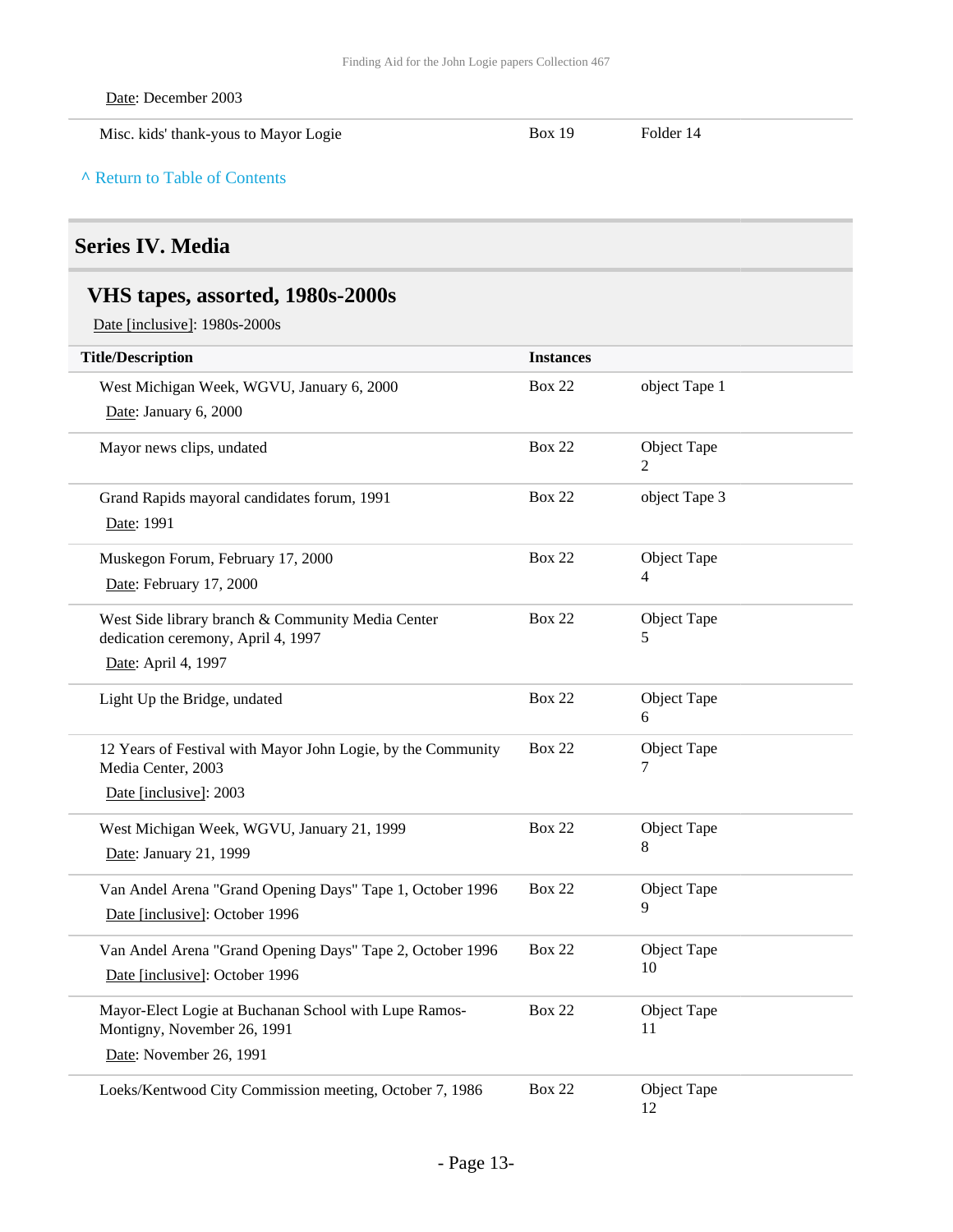| Van Andel Institute grand opening, May 10, 2000<br>Date: May 10, 2000                                                    | <b>Box 22</b> | Object Tape<br>13 |
|--------------------------------------------------------------------------------------------------------------------------|---------------|-------------------|
| West Michigan Week, WGVU, February 1, 2002<br>Date: February 1, 2002                                                     | <b>Box 22</b> | Object Tape<br>14 |
| West Michigan Week, WGVU, December 19, 2003<br>Date: December 19, 2003                                                   | <b>Box 22</b> | Object Tape<br>15 |
| Fox TV Network News, Grand Rapids Economic Growth with<br>Mayor John Logie, July 7, 1997                                 | <b>Box 23</b> | Object Tape<br>16 |
| Date: July 7, 1997                                                                                                       |               |                   |
| A View of Grand Rapids, Grand Rapids/Kent Co. Convention &<br>Visitors' Bureau, undated                                  | <b>Box 23</b> | Object Tape<br>17 |
| The Thomas M. Cooley Law School John F. Cross Class<br>Commencement, January 17, 2004                                    | <b>Box 23</b> | Object Tape<br>18 |
| Date: January 17, 2004                                                                                                   |               |                   |
| West Michigan Week, WGVU, January 22, 1998                                                                               | <b>Box 23</b> | Object Tape       |
| Date: January 22, 1998                                                                                                   |               | 19                |
| Bridgewater Place dedication, by Cynthia Kay and Wayne Glatz                                                             | <b>Box 23</b> | Object Tape<br>20 |
| The Logie Legacy, undated                                                                                                | <b>Box 23</b> | Object Tape<br>21 |
| Grand Rapids mayoral forum, August 27, 1991                                                                              | <b>Box 23</b> | Object Tape       |
| Date: August 27, 1991                                                                                                    |               | 22                |
| City Connection, premier episode, April 29, 1992<br>Date: April 29, 1992                                                 | <b>Box 23</b> | Object Tape<br>23 |
| 29th Michigan Legal Milestone dedication ceremony: President<br>Gerald R. Ford, Jr., Michigan Lawyer, September 20, 2004 | <b>Box 23</b> | Object Tape<br>24 |
| Date: September 20, 2004                                                                                                 |               |                   |
| The Sprawling of America, parts $1 < 2$ , undated                                                                        | Box 23        | Object Tape<br>25 |
| Committee of the Whole, edited, August 14, 2001                                                                          | <b>Box 23</b> | Object Tape       |
| Date: August 14, 2001                                                                                                    |               | 26                |
| "State of the City address, 2003" by Hon. John H. Logie,<br>January 30, 2003                                             | <b>Box 23</b> | Object Tape<br>27 |
| Date: January 30, 2003                                                                                                   |               |                   |
| Ferris State University Commencement, Colleges of Education-<br>Optometry-Arts and Sciences, May 8, 2004                 | <b>Box 23</b> | Object Tape<br>28 |

#### Date: October 7, 1986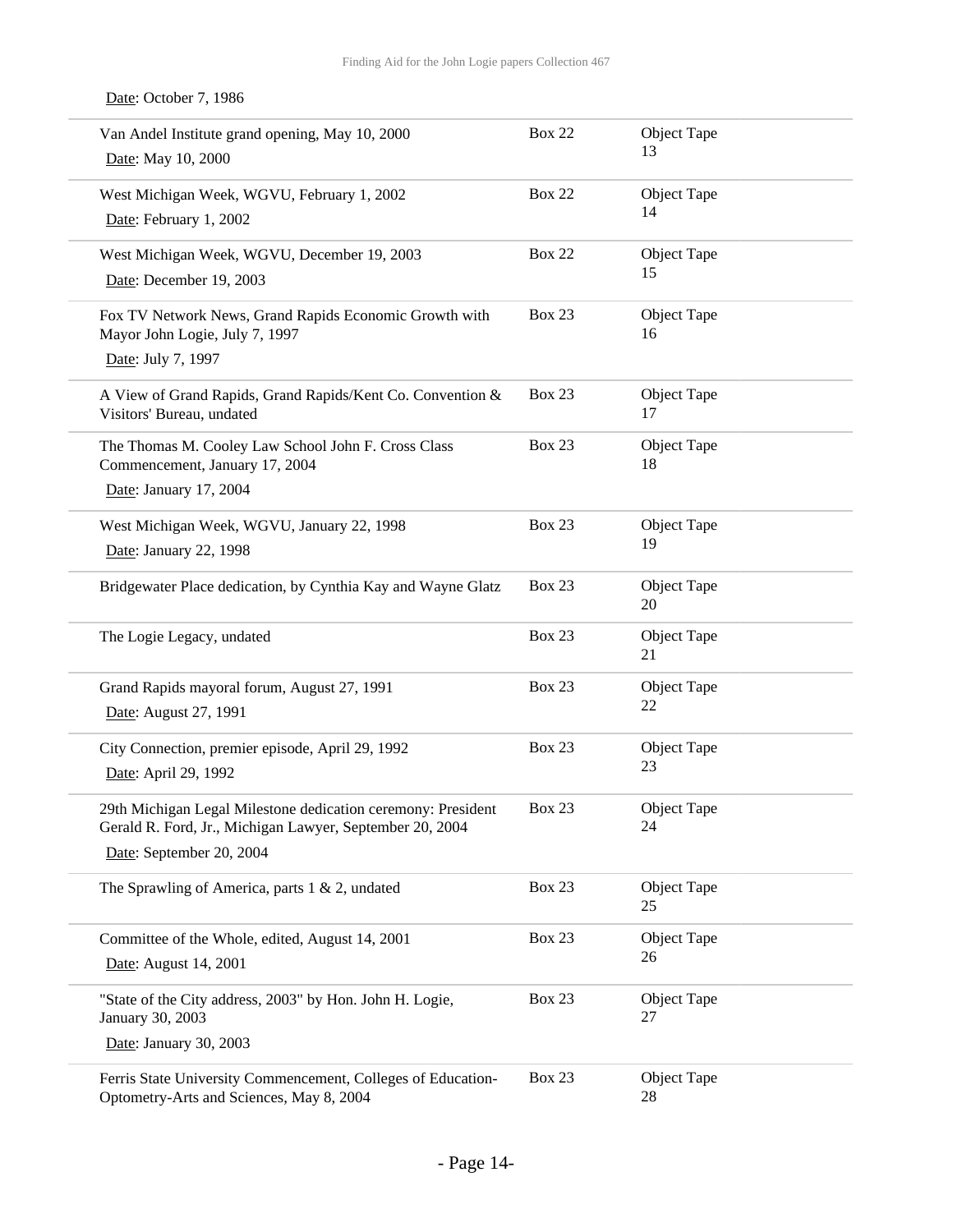| Date: May 8, 2004                                                      |               |                   |
|------------------------------------------------------------------------|---------------|-------------------|
| Editor's Notebook, WCMU: JHL on Regional Cooperation, July<br>11, 2001 | <b>Box 23</b> | Object Tape<br>29 |
| Date: July 11, 2001                                                    |               |                   |
| Mayoral candidate forum, Community Media Center, August<br>26, 1999    | <b>Box 23</b> | Object Tape<br>30 |
| Date: August 26, 1999                                                  |               |                   |
| Mayoral summary, WOOD-TV, December 2003                                | <b>Box 23</b> | object Tape       |
| Date [inclusive]: December 2003                                        |               | 31                |

### <span id="page-14-0"></span>**Cassette tapes, assorted; DVD, 1991, 1999, undated**

Date [inclusive]: 1991, 1999, undated

| <b>Title/Description</b>                                                              | <b>Instances</b> |            |
|---------------------------------------------------------------------------------------|------------------|------------|
| DeVos Place Grand Finale (with accompanying promotional<br>items), Grand Action, 2005 | <b>Box 24</b>    | disk 1     |
| Date [inclusive]: 2005                                                                |                  |            |
| John Logie on 97 LAV FM, September 23, 1991                                           | <b>Box 24</b>    | cassette 1 |
| Date: September 23, 1991                                                              |                  |            |
| Desert Island Discs with John H. Logie, Tape 1, undated                               | <b>Box 24</b>    | cassette 2 |
| Desert Island Discs, Part 2, John Logie, undated                                      | <b>Box 24</b>    | cassette 3 |
| Desert Island Discs with John H. Logie, Tape 2, undated                               | <b>Box 24</b>    | cassette 4 |
| Call Me Confrontational, undated                                                      | <b>Box 24</b>    | cassette 5 |
| GVSU Business Week with Ben Rudolf, Jim Safford and John<br>H. Logie, October 1999    | <b>Box 24</b>    | cassette 6 |
| Date: October 1999                                                                    |                  |            |
| Today' Perspective interview with Mayor John Logie, WODJ<br>107.3, undated            | <b>Box 24</b>    | cassette 7 |
| "How Lonely Sits the City," John Logie, August 22, 1999<br>Date: August 22, 1999      | <b>Box 24</b>    | cassette 8 |

#### **^** [Return to Table of Contents](#page-1-0)

# <span id="page-14-1"></span>**Series V. Photographs**

| <b>Title/Description</b>                                                                          | <b>Instances</b> |          |
|---------------------------------------------------------------------------------------------------|------------------|----------|
| Celebration of Mayor Logie's first term, undated. Includes Mayor<br>Logie's family at celebration | <b>Box 25</b>    | Folder 1 |
| Miscellaneous photos, large format, undated. Includes Reverend<br>Bob Dean, Charles Ford          | <b>Box 25</b>    | Folder 2 |